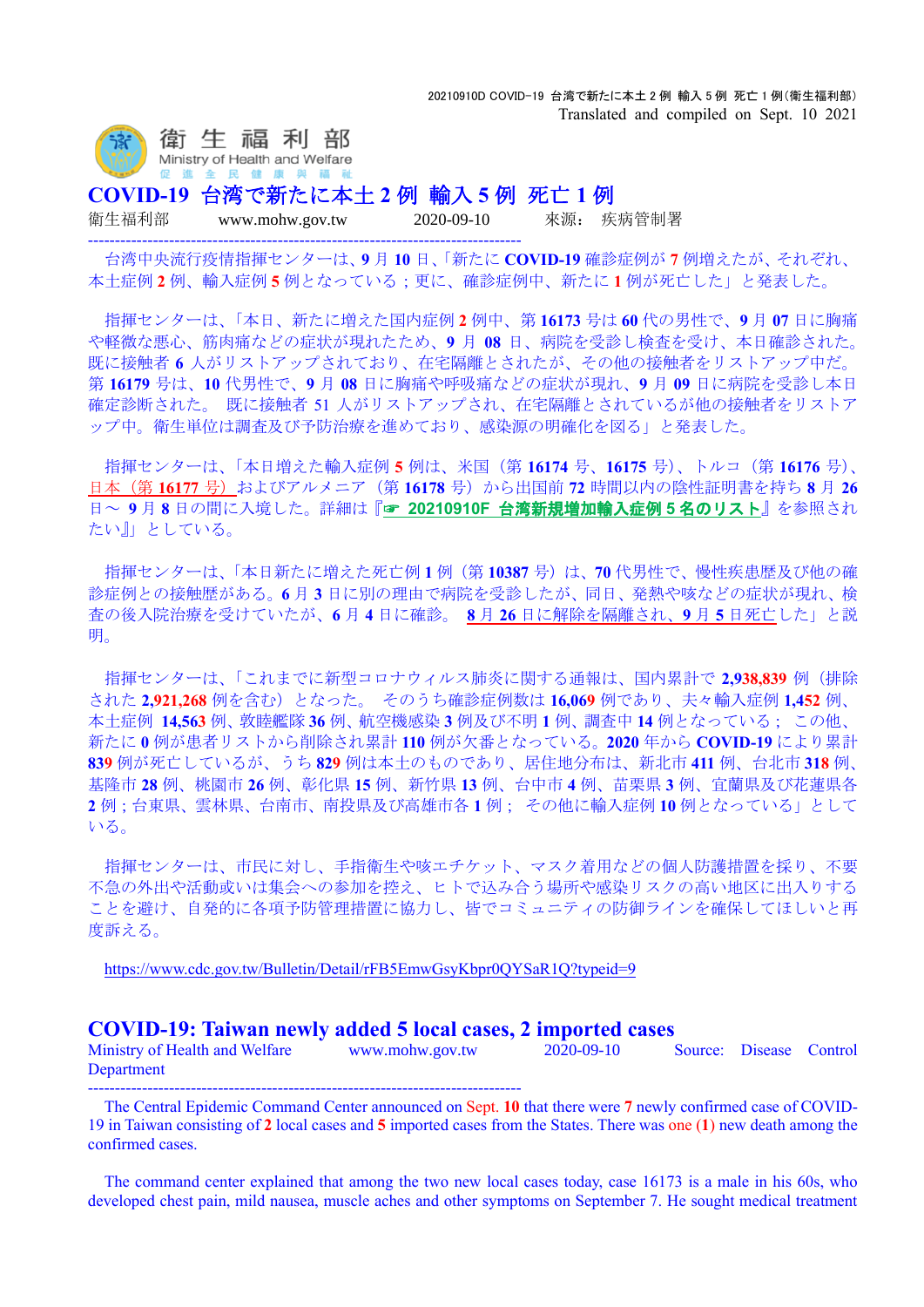and was examined on September 8. He was diagnosed today. Six contacts have been listed, and Yu Kuang is listed in home isolation. Case 16179 is a male in his 10s. He developed chest pain and breathing pain on September 8. He sought medical examination on September 9 and was diagnosed today. 51 contacts have been listed and placed in home isolation. Yu Kuang is listed. The health unit will continue to investigate and prevent the epidemic to clarify the source of the infection.

The command center stated that there were 5 new cases of immigration from abroad today. They entered the country from the United States (Case 16174, Case 16175), Turkey (Case 16176), Japan (Case 16177), and Armenia (Case 16178). Their entry date was between August 26 and September 8, and they all had a negative test report within 3 days before the flight, as detailed in the attachment of the press release.

The command center pointed out that there was one new death case (case 10387) today, a man in his 70s with a history of chronic disease and contact history with other confirmed cases. He went to the doctor for other reasons on June 3 and developed fever and cough on the same day. He was hospitalized after examination. He was diagnosed on June 4, released from isolation on August 26, and died on September 5.

The command center's data shows there have been a total of **2,938,839** notifications related to novel coronavirus pneumonia in China (including **2,921,268** excluded cases). Among them, **16,069** cases were confirmed, **1,452** cases imported from abroad, **14,563** local cases, **36** cases of Dunmu fleet, **3** cases of aircraft infection and **1** case of unknown and **14** cases are under investigation; Further, no (**0**) cases were excluded from the previous case list which implies **110** cases in total were removed from the case list. Since 2020, a total of **839** COVID-19 deaths have been recorded, of which **829** were local, the distribution of the counties and cities of the case shows: **411** cases in New Taipei City, **318** cases in Taipei City, **28** cases in Keelung City, **26** cases in Taoyuan City, **15** cases in Changhua County, **13** cases in Hsinchu County, **5** cases in Taichung City, **3** cases in Miaoli County, **2** cases each in Yilan County and Hualian County, **1** case each in Taitung County, Yunlin County, Tainan City, Nantou County and Kaohsiung City; The other **10** cases were overseas immigration.

The command center urged the public again to implement personal protective measures such as hand hygiene, cough etiquette, and wearing masks to reduce unnecessary movement, activities or gatherings. Avoid entering and exiting crowded places or areas with a high risk of infection transmission, and actively cooperate with various epidemic prevention measures to jointly strictly guard the community's defense line.

:::::::::::::::::::::::::::::: 以下は中国語原文 :::::::::::::::::::::::::::::::: 新增 7 例 COVID-19 確定病例,分別為 2 例本土及 5 例境外移入 衛生福利部 www.mohw.gov.tw 2020-09-10 來源: 疾病管制署 --------------------------------------------------------------------------------

中央流行疫情指揮中心今(10)日公布國內新增 7 例 COVID-19 確定病例, 分別為 2 例本土及 5 例境外移入; 另確診個案中新增 1 例死亡。

指揮中心說明,今日新增 2 例本土病例中,案 16173 為 60 多歲男性,9 月 7 日出現胸痛、輕微噁心、肌肉 痠痛等症狀,9 月 8 日就醫並採檢,於今日確診,已匡列接觸者 6 人,列居家隔離,餘匡列中。案 16179 為 10 多歲男性, 9月8日出現胸痛、呼吸痛等症狀,9月9日就醫採檢,於今日確診,已匡列接觸者 51人,列居 家隔離,餘匡列中。衛生單位將持續進行疫情調查及防治,以釐清感染源。

指揮中心表示,今日新增 5 例境外移入個案,分別自美國(案 16174、案 16175)、土耳其(案 16176)、日本(案 16177)、亞美尼亞(案 16178)入境, 入境日介於 8 月 26 日至 9 月 8 日, 均持有搭機前 3 日内檢驗陰性報告, 詳 如新聞稿附件。

指揮中心指出,今日新增 1 例死亡個案(案 10387), 為 70 多歲男性, 具慢性病史及其他確診者接觸史, 6 月 3 日因其他原因就醫,同日出現發燒、咳嗽等症狀,採檢後住院治療,於 6 月 4 日確診, 8 月 26 日解除隔離, 9 月 5 日死亡。

指揮中心統計,截至目前國內累計2,9**38,839**例新型冠狀病毒肺炎相關通報(含2,**921,268**例排除),其中16,06**9** 例確診,分別為 1,4**52** 例境外移入,14,56**3** 例本土病例,36 例敦睦艦隊、3 例航空器感染、1 例不明及 14 例 調查中;另累計 110 例移除為空號。2020 年起累計 83**9** 例 COVID-19 死亡病例,其中 82**9** 例本土,個案居住 縣市分布為新北市 411 例、臺北市 31**8** 例、基隆市 28 例、桃園市 26 例、彰化縣 15 例、新竹縣 13 例、臺中